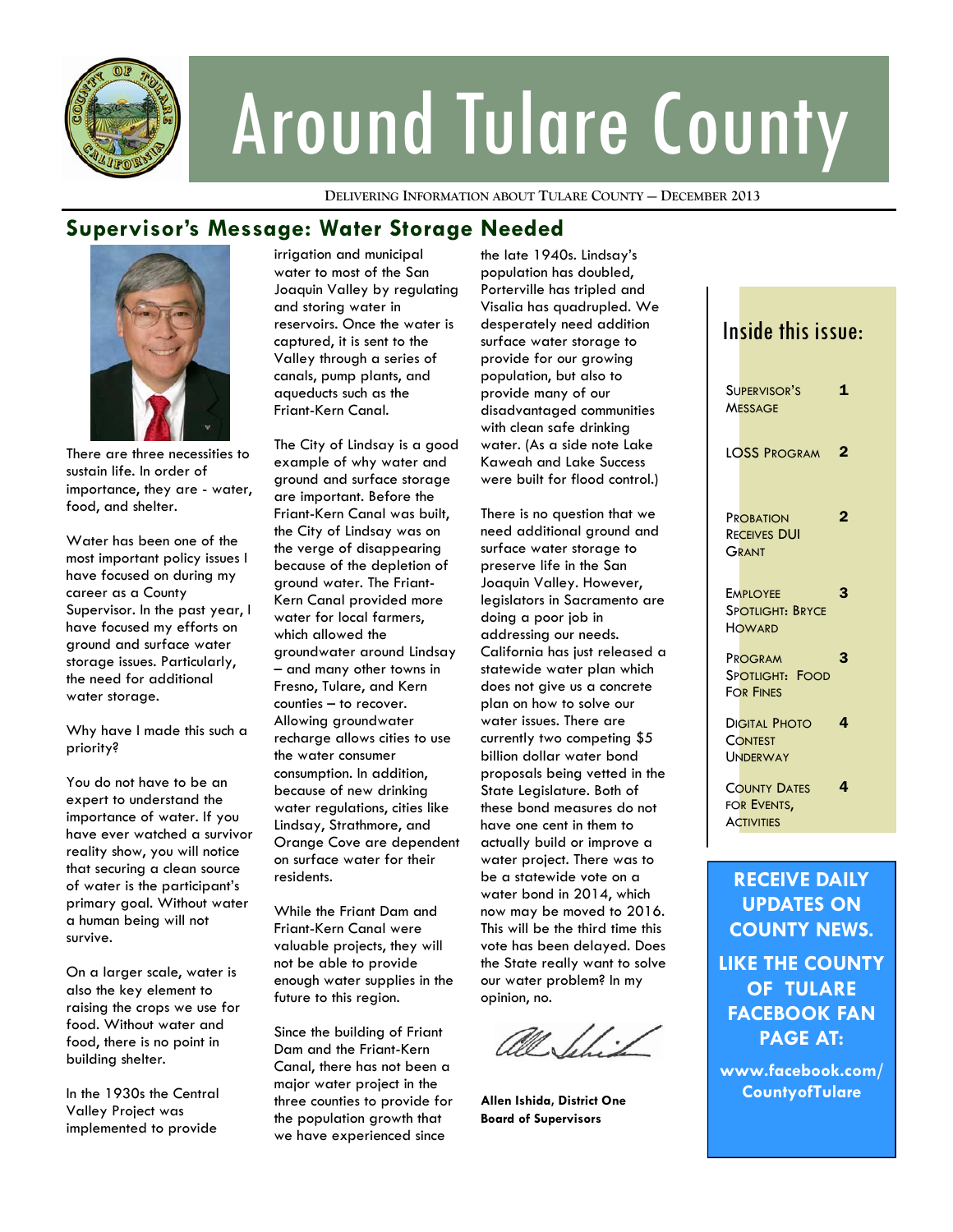# Around Tulare County: www.aroundtularecounty.com

## **LOSS Team Formed to Assist Those Impacted by Suicide**

"A team of trained people to assist us in providing support to the survivors in these most tragic of situations is absolutely critical." **Tulare County** Coroner Sat. Tom Wright.

The Tulare & Kings Counties Suicide Prevention Task Force, in partnership with the Kings County and Tulare County Sheriff's Department Coroner's Offices and the Police Chiefs' Association of Tulare County, announced on November 23rd the launch of the LOSS Team to assist those impacted by suicide deaths. November 23 is International Survivors of Suicide Day.

The Local Outreach to Suicide Survivors, or LOSS Team, was developed by Dr. Frank Campbell of Baton Rouge, Louisiana and is comprised of volunteers who serve as a primary support and referral resource to local survivors of suicide loss. The team will function around-the-clock and respond immediately to the scene of suspected suicide deaths. Team members will interact with loss survivors and provide them with resources and support so that they do not have to feel alone as they seek to deal with the emotions that accompany loosing someone to suicide.

In this year alone, Tulare County has lost 41 people and Kings County has lost 14 people to suicide: Law enforcement has long noted the need to support those who are impacted by suicide loss.

"It is often difficult to leave suicide loss survivors without additional support and resources," said Kings County Coroner, Sgt. Tom Edmonds.

"A team of trained people to assist us in providing support to the survivors in these most tragic of situations is absolutely critical," said Tulare County Coroner, Sgt. Tom Wright.

Six years ago, Carla Sawyer, a Public Health Nurse with Tulare County Health & Human Services Agency, lost her son Bo to suicide and began a monthly support group for suicide loss survivors. That support group was supplemented by the development of a free grief and bereavement counseling program to provide therapeutic services to those struggling with loss. The advent of the LOSS Team to proactively reach out to the newly bereaved means a comprehensive range of services are now available to help interrupt the cycle of generational suicide.

"The development of a local LOSS Team by myriad community partners, including local Law Enforcement, represents the next logical step in meeting the mission and vision of the Tulare and Kings Counties Suicide

Prevention Task Force'" said Cheryl Duerksen, Ph.D., Director of Tulare County Health & Human Resources Agency. "The provision of comprehensive services by trained and dedicated volunteers not only meets our public health mandate to broadly intervene in all cases of suicide, but embraces the best of our humanity as we collectively extend open arms of support during times of community tragedy."

For more information about local suicide prevention efforts, please visit www.sptf.org and www.facebook.com/ hope.sptf. For more information about International Survivors of Suicide Day, visit http://www.afsp.org/copingwith-suicide/internationalsurvivors-of-suicide-day

Tulare & Kings Counties Suicide Prevention Task Force, a joint effort by Kings County and Tulare County, in conjunction with numerous collaborative partners, is funded by California's Proposition 63, the Mental Health Services Act. If you or someone you know is thinking about suicide, please call the National Suicide Prevention Lifeline at 1-800-273-8255.

## **Probation Receives Grant to Prevent Repeat DUIs**



The Tulare County Probation Department has been awarded a \$77,882 traffic safety grant for a year-long program aimed at preventing deaths and injuries resulting from Driving Under the Influence, or DUI.

The grant will allow County Probation to conduct special supervision of felony and repeat DUI offenders in Tulare County. Probation will also work with other law enforcement agencies on anti-DUI efforts as part of an ongoing commitment to keep roadways safe through both enforcement and education.

Funded activities include

increased monitoring, warrant sweeps, unannounced residence searches, and random alcohol/drug testing to ensure compliance with court-ordered terms of probation.

Page 2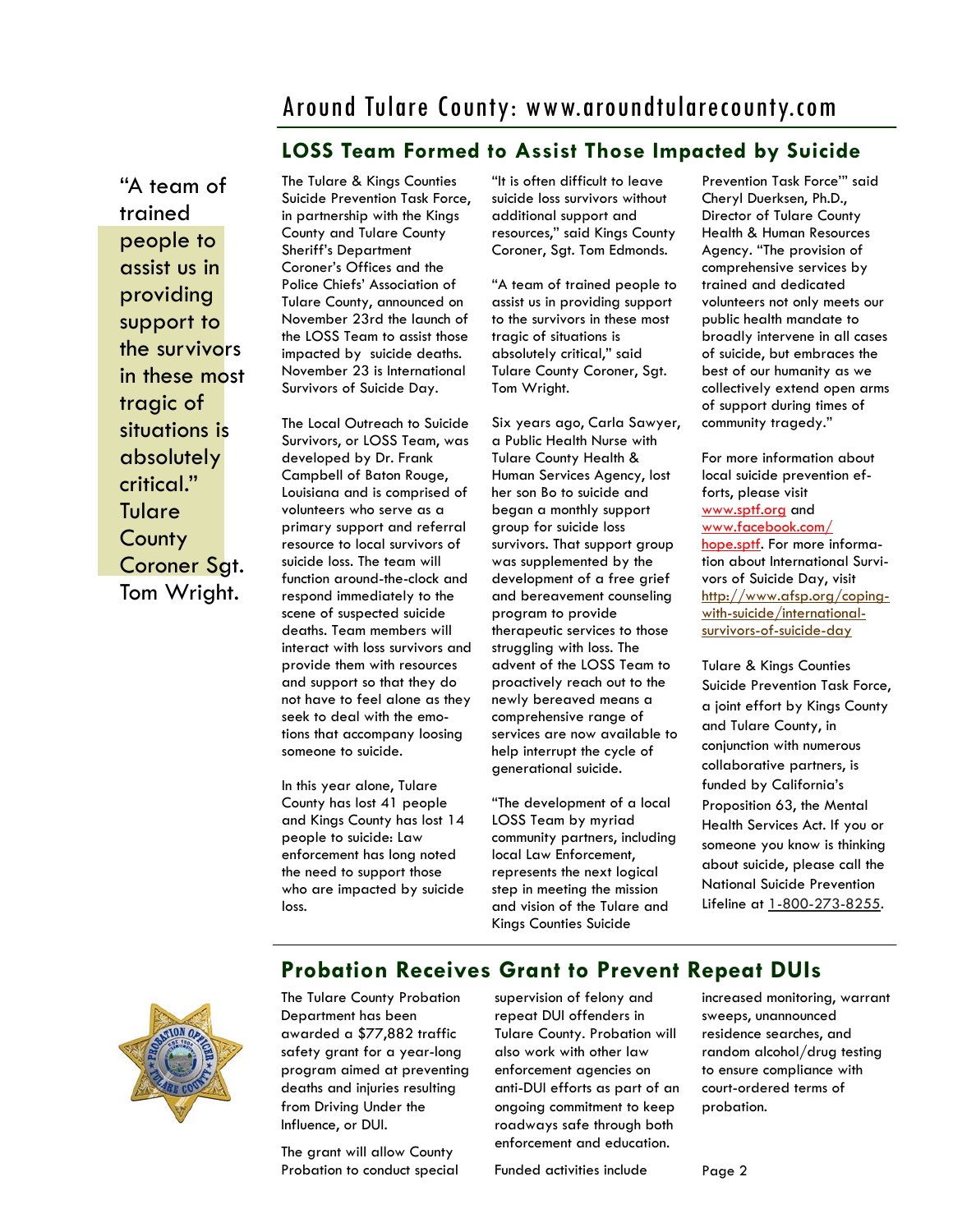# **Employee Spotlight: Bryce Howard**



On November 12, the Tulare County Board of Supervisors appointed Bryce Howard as the County's new Solid Waste Director.

Howard has over 30 years of Solid Waste experience and has held management positions throughout California. Most recently, Howard served as Landfill Development Manager for the Ratto Group/Earthworks, Inc. with offices in Santa Rosa, CA and Vancouver, BC.

Chairman of the Board of Supervisors Pete Vander Poel said the Board was pleased to appoint Howard out of a pool of 22 applicants.

"Bryce will bring a lot of knowledge to the County's solid waste system with his experience in finance, engineering, and personnel management," Chairman Vander Poel said. "With this knowledge and experience, we are confident that Bryce will continue to improve our landfill and hauling system to provide the most efficient and effective service to our County residents."

As the Solid Waste Director, some of Howard's duties include: manage personnel operations that include 52 positions, administer the County Integrated Waste Management Plan, oversee the operation and maintenance of the County's landfills, ensure regulation of solid waste collection services, and collaborate with a wide variety of haulers, cities, and other entities.

Howard holds two degrees, a Bachelor of Arts in Social Ecology and a Bachelor of Science in Civil Engineering from the University of California, Irvine. Howard started on November 13, 2013 and will earn \$105,000 annually.

Howard will replace Brooks Stayer, who left to take a position with the Merced County Regional Waste Management Authority.



**There are many County employees who are doing outstanding things for their community outside of their job.** 

**Do you know a County employee who should be in the spotlight? Let us know at:** 

**newsletter@co.tulare.ca.us**

## **Program Spotlight: Library's Food for Fines a Success**

On December 3rd the Tulare County Library gave more than 150 boxes of food items to Foodlink for Tulare County. The donations were the results of the month-long November 'Food for Fines' program held in all 15 branches of the county library.

Last month, anyone who brought in non-perishable food items to any branch of the Tulare County Library had their fines reduced or eliminated. The library forgave \$2405.60 in fines for donors to the program. In addition, library patrons donated more than \$1,500 without having fines on their library accounts.

"Our generous Tulare County residents did not have to contribute to us, " said County Librarian Jeff Scott. "They made this program more than a success. They made it a holiday spirit success."

The book boxes filled with food were picked up by Foodlink for Tulare County, who will restock the pantries of food banks throughout the county. Items collected from the fifteen branches will be distributed in each branch's local community and surrounding areas. "Food for Fines' is a new team effort sponsored by the library and Foodlink. It will be held

semi-annually in the months of November and April.

FoodLink for Tulare County is a non-profit agency that has been working to end hunger in Tulare County since 1978. FoodLink staff distributes millions of pounds of food annually to a network of more than 80 local non-profit agencies, which directly feed needy families.

To contact FoodLink, please call 559/651-3663 or visit www.foodlinktc.org



**Want your program to be in the spotlight? Please send suggestions to:**